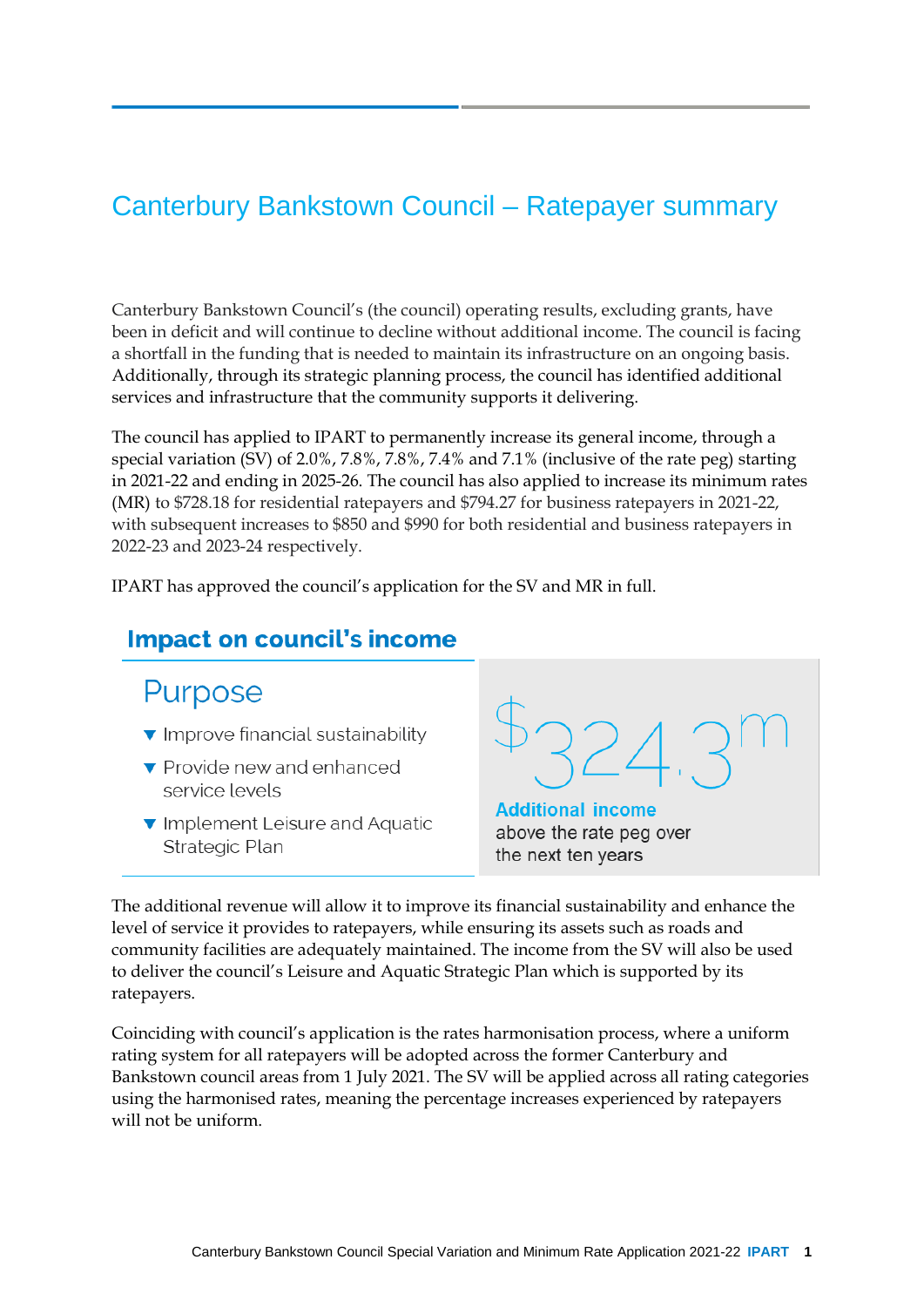| Impact on rates             |                  |         |             |              |             |             |
|-----------------------------|------------------|---------|-------------|--------------|-------------|-------------|
|                             |                  | 2021-22 | 2022-23     | 2023-24      | $2024 - 25$ | $2025 - 26$ |
| 2.1.2<br><b>Residential</b> | <b>Bankstown</b> | $+2.0%$ | $+4.2^{\%}$ | $+7.3^{\%}$  | $+6.0%$     | $+5.7%$     |
|                             | Canterbury       | $+2.0%$ | $+8.0^{\%}$ | $+10.2^{\%}$ | $+8.0\%$    | $+7.8%$     |
| ,,,,,,,<br><b>Business</b>  | Bankstown        | $+2.0%$ | $+9.4%$     | $+4.1%$      | $+8.8%$     | $+5.6%$     |
|                             | Canterbury       | $+2.0%$ | $+16.2%$    | $+8.0%$      | $+8.8%$     | $+13.3%$    |

We have assessed the council's MR application against Guidelines issued by the Office of Local Government (OLG) and determined that it met the criteria.

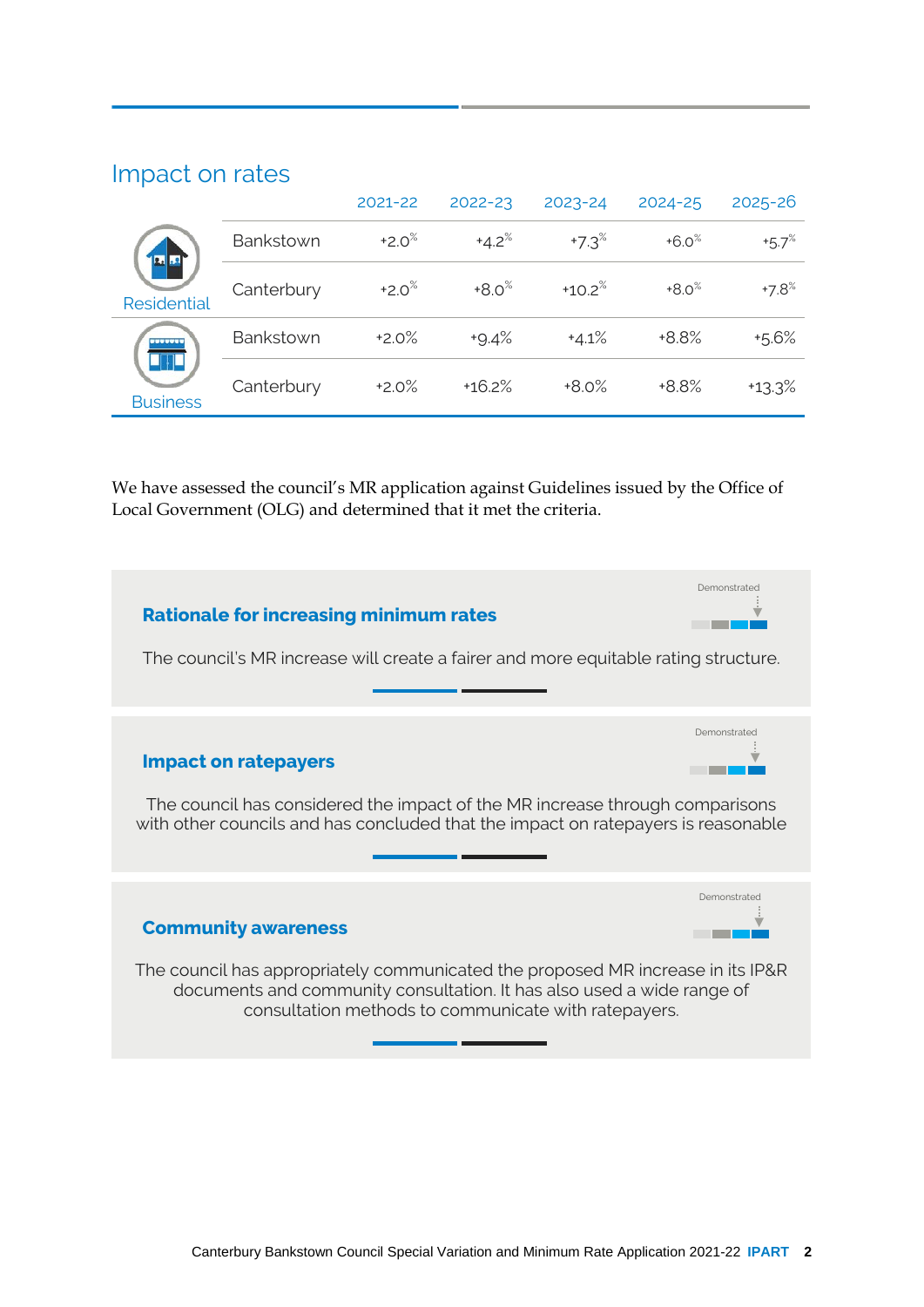We assessed the council's SV application against the Guidelines issued by the Office of Local Government and determined that it met the criteria.

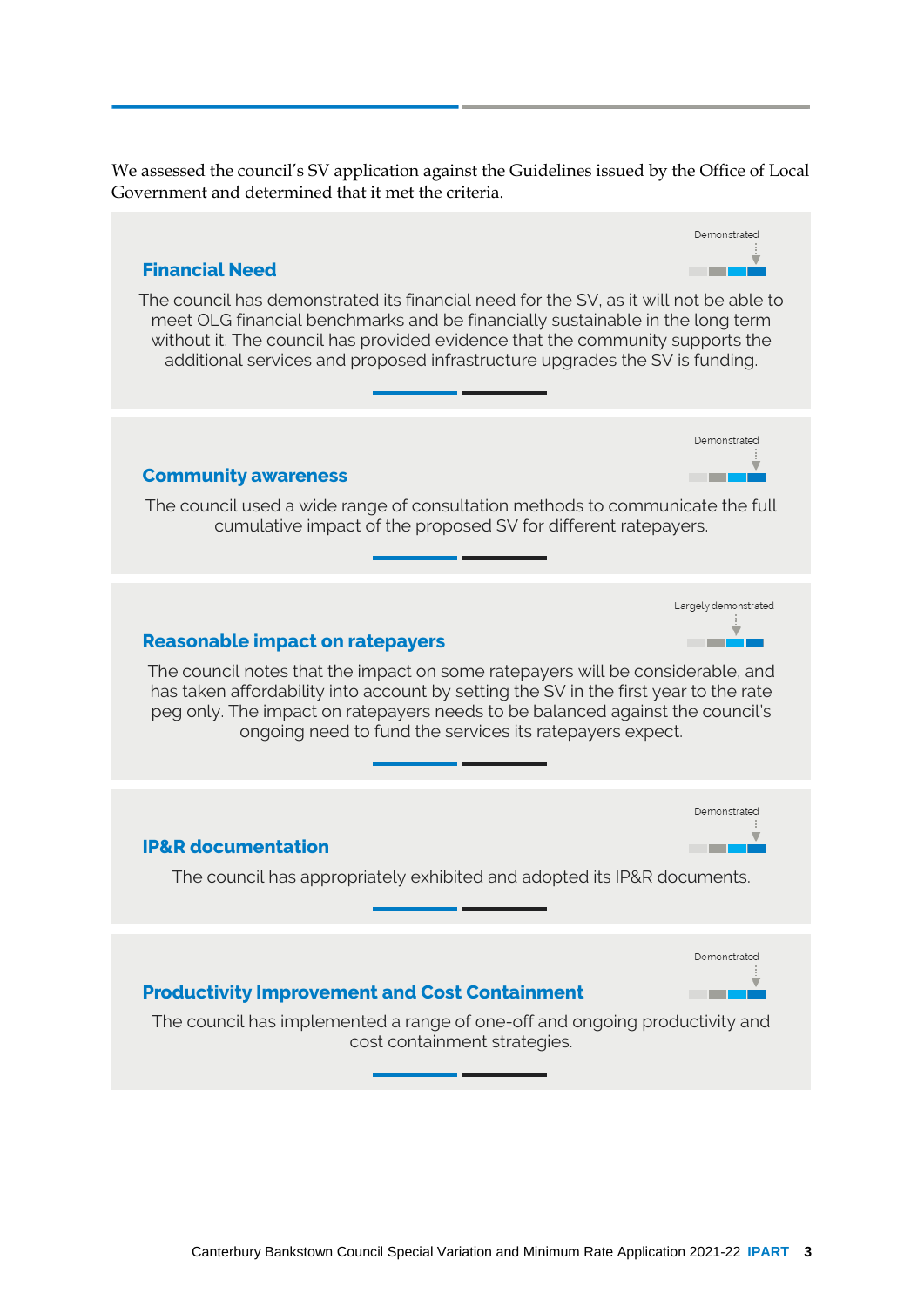## Response to the concerns raised in submissions

Councils applying for additional funding through an SV process are required to undertake community engagement. As part of our process, IPART also accepts submissions from stakeholders. Most of these submissions opposed the SV.

We considered all the concerns and issues raised in these submissions, and our response to the most common ones are outlined below.

#### **Stakeholders were concerned that the rate increases are unreasonable given the current pandemic and economic situation**

The council does not propose to increase rates for any ratepayer by more than the 2% rate peg until 2022-23. This is to account for the difficulties experienced by ratepayers due to the social and economic impacts of the Covid-19 pandemic. We also note that the council has a hardship policy to assist ratepayers and pensioners experience financial hardship. It also introduced support measures for residents and businesses in response to the pandemic, such as the CBCity Cares Relief Package.

#### **Stakeholders were concerned that the rate increases are unaffordable due to the low socio-economic status of the community**

We acknowledge that the rate increases are significant and may be difficult for some ratepayers to afford. We also note that at the end of the SV period (2025-26), the council's average rates will be higher than those in some other LGAs with similar socio-economic characteristics.

However, the council does have a financial need for additional rates revenue to maintain and enhance its services to the community. It also has a hardship policy to assist ratepayers who are unable to afford their rates due to financial difficulties. Given these factors, on balance, we consider the rate increases are reasonable.

#### **Stakeholders considered that the council's income is already increasing due to the many new apartments and other development in the LGA**

Some submissions also suggested that the level of construction and development in the LGA would result in significant increases to the council's general income. Infill development, such as duplexes and apartments, often have lower rates when compared to standalone houses as their rates are based on the unimproved land value of the property which is shared across multiple dwellings. Council's minimum rate application goes toward addressing this inequality.

Furthermore, the rate peg limits the annual increase to council income to the change in the cost of providing existing services and does not allow for new or additional services or providing existing services to a larger population.